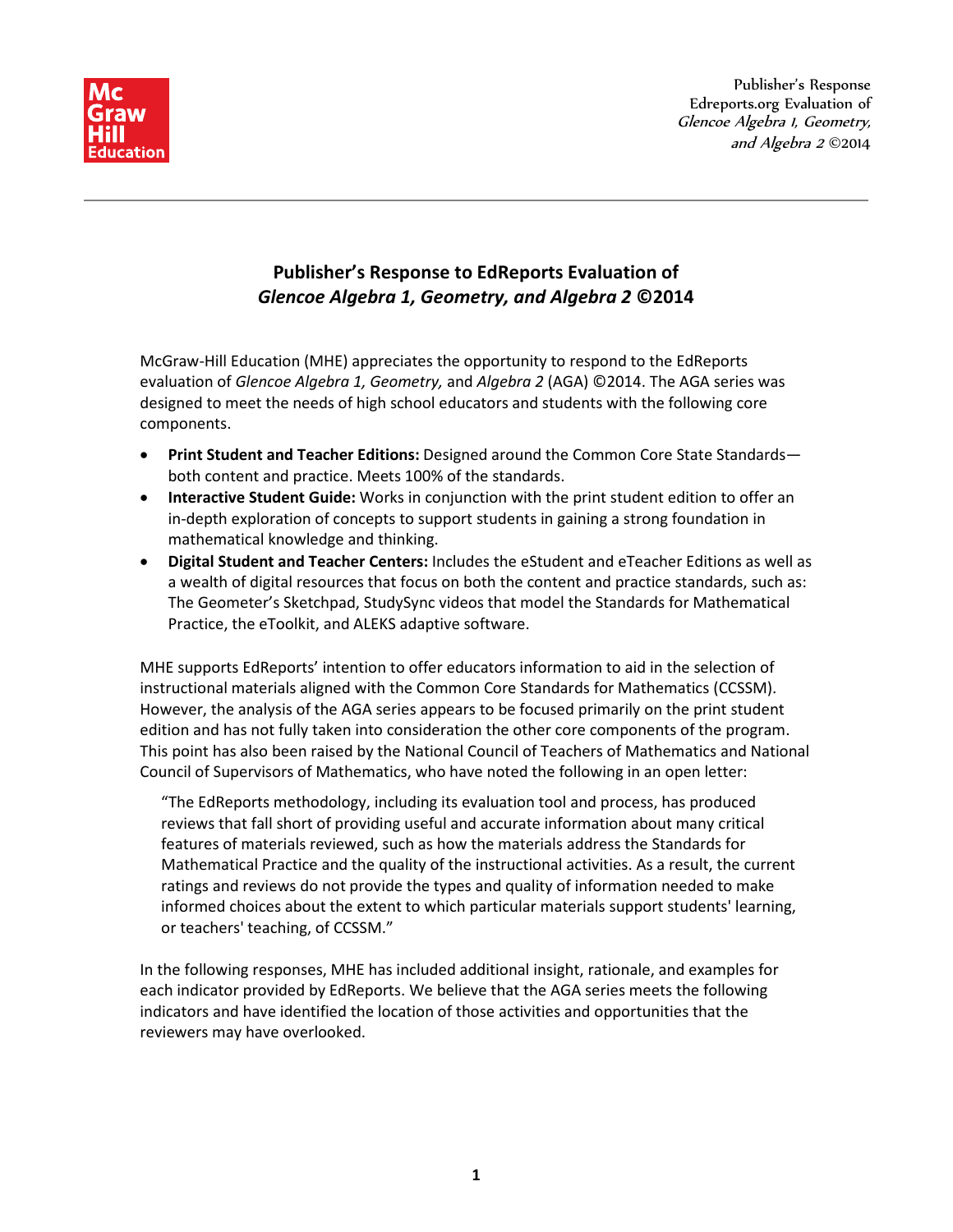

## **Focus & Coherence**

**EdReports Indicator:** The materials attend to the full intent of the modeling process when applied to the modeling standards.

## **MHE Response:**

The AGA series provides an ample number of problems and exercises to engage students in meaningful and realistic problem-solving experiences that allow them to model real-life scenarios. Lessons begin with an application of the lesson content. Each lesson also includes examples and exercises that are applications of the lesson's core concept in contextual problemsolving scenarios. Additional applications in the print and online ancillaries offer more opportunities for real-world problem solving. *Graphic Novels* and *Animations* engage students in the mathematical content. For more in-depth and sophisticated problem-solving experiences based on application scenarios, the series includes online *Chapter Projects* that can be completed by individual students or in collaborative groups*.*

In addition, the *Interactive Student Guide* focuses on the content and practice standards. Because a strong emphasis on modeling helps students connect mathematics to the real world, students have the opportunity to develop, test, and refine models that represent real-world situations. The *Interactive Student Guide* also includes Performance Tasks that provide additional opportunities to engage in modeling. Please see page 20a for specific examples.

**EdReports Indicator:** The materials explicitly identify and build on knowledge from Grades 6-8 to the High School Standards.

## **MHE Response:**

*Interactive Classroom* prebuilt presentations help teachers highlight prior knowledge, introduce new concepts, and give opportunities for practice. Teachers can edit the presentations to align to their goals for instructing their classes.

In the AGA series, prior knowledge is extended to accommodate new knowledge. Following are a few examples:

- Algebra 1: Students extend the understanding of proportional relationships and functions gained in middle school to master linear functions. (Chapters 3 and 4) Students then extend their knowledge to exponential and quadratic functions. (Chapters 7-9)
- Geometry: Students recall what they learned about transformations in Grade 8 to develop their understanding of precise definitions of congruence and similarity. (Chapters 4, 7, and 9) Additionally, skills of simplifying square roots developed in Algebra 1 are applied to problems involving distance, area, and the Pythagorean Theorem. (Chapter 8)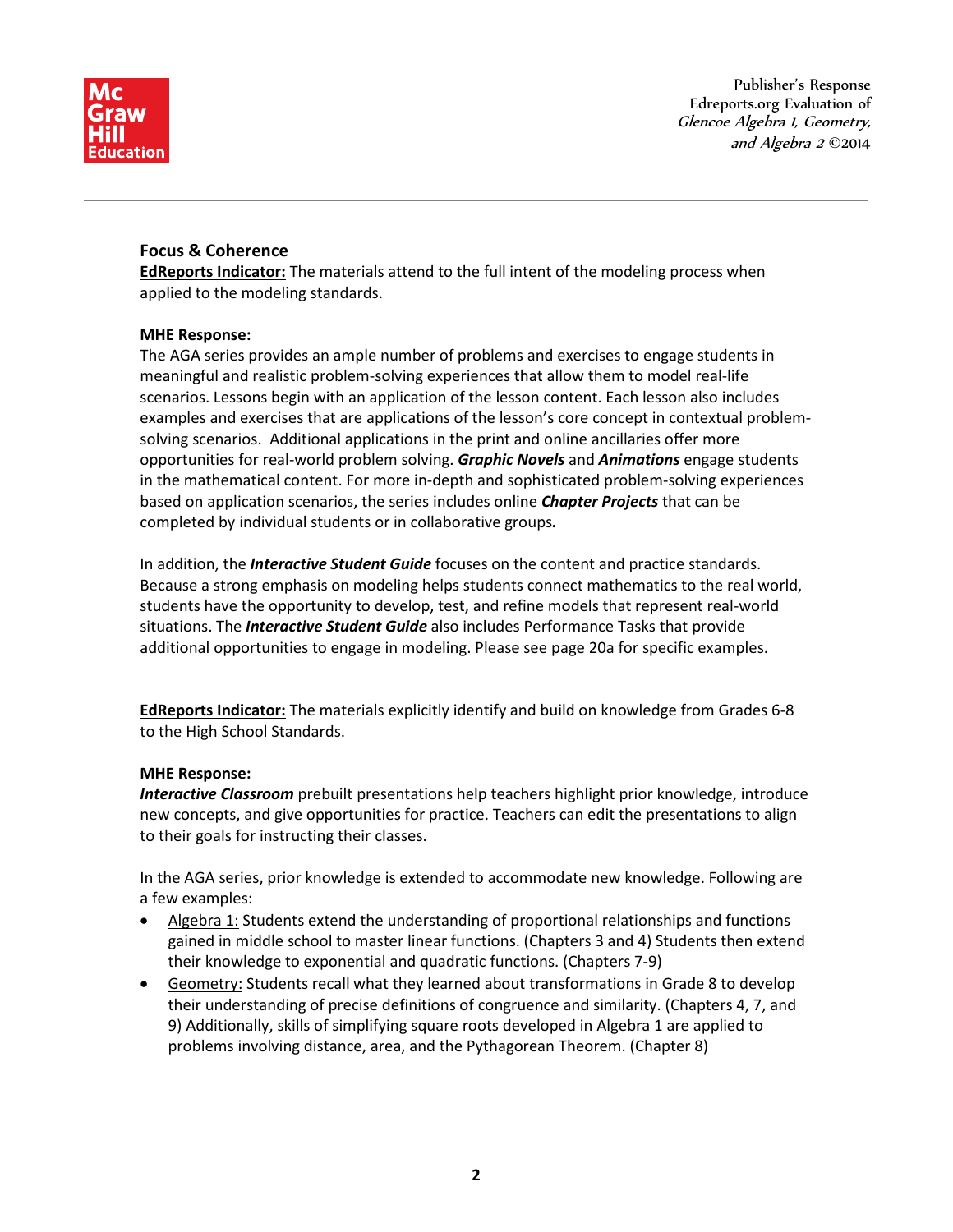

• Algebra 2: In Algebra 1, students solved quadratic equations with real roots. In Algebra 2, they learn that by extending the real number system to complex numbers, every quadratic equation has exactly two roots. (Chapter 4)

Additional Student Edition features that support relating course-level content to prior learning:

- Each chapter and lesson begins with a *Then- Now-Why?* section that highlights skills and concepts students have studied, and how they relate to the new content they are learning.
- Review of prerequisite content is provided for each lesson to aid in students' retention.
- Diagnostic chapter assessments alert teachers to missing or weak prerequisite skills prior to starting the chapter. The *Quick Review* and *Quick Check* portions of the *Are You Ready?* pages in the Student Edition prepare students for the chapter's core content. Student responses reveal which skills and understandings are secure and which need more support.

Additional teacher tools that support relating course-level content to prior learning:

• *Vertical Alignment* is highlighted in each chapter and lesson of the Teacher Editions to remind teachers of ways to connect prior knowledge to grade-level concepts.

# **EdReports Indicators:**

- The materials, when used as designed, allow students to fully learn each standard.
- The plus (+) standards, when included, are explicitly identified and coherently support the mathematics which all students should study in order to be college and career ready.

## **MHE Response:**

The AGA series is designed to guide students to completion of the Standards for Mathematical Content and Practice in order to be college and career ready. All of the standards with and without a (+) are addressed in the program. A deliberate progression of the standards is made both within and across courses to ensure student success. One example of the progression found in the Reasoning with Equations and Inequalities domain of the Algebra conceptual category is detailed below.

## Algebra 1:

- Students solve linear equations, explaining each step as following from the equality of numbers at the previous step. (A.REI.1, Chapter 2)
- The principles of solving equations are extended to solve linear inequalities. (A.REI.3, Chapter 5)
- Students solve systems of equations algebraically. (A.REI.6, Chapter 6)
- Quadratic equations in one variable are solved. (A.REI.4, Chapters 8 and 9)
- Students represent and solve linear, exponential, and quadratic equations and inequalities graphically. (A.REI.10, 11, 12, Chapters 3, 5, 7, and 9)